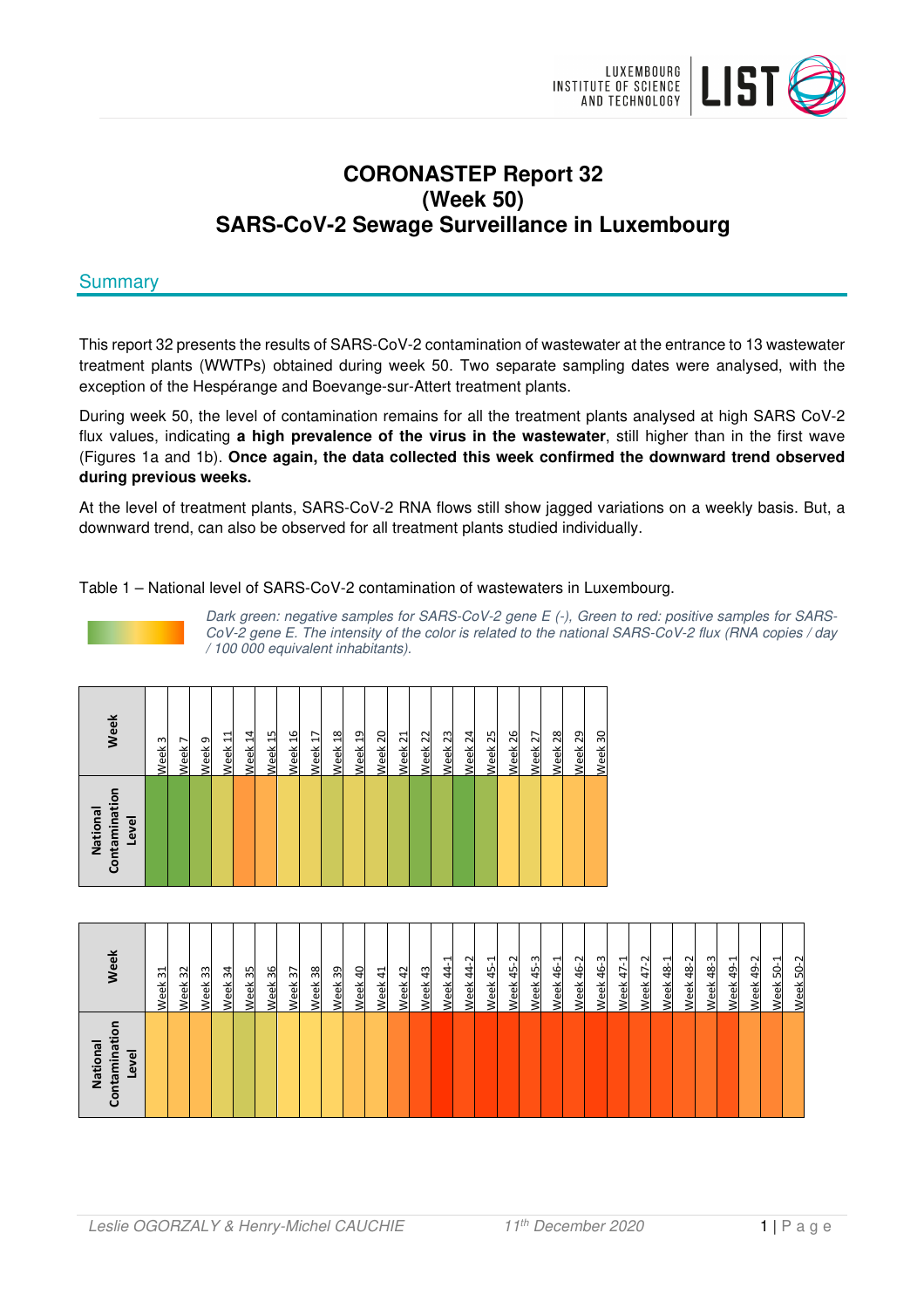

Figure 1a – RT-qPCR quantification time-course monitoring of SARS-CoV-2 (E gene) in Luxembourgish wastewater samples from December 2019 to December 2020. Grey squares: daily-confirmed cases for Luxembourgish residents (https://data.public.lu/fr/datasets/donnees-covid19/), Blue dots: cumulative SARS-CoV-2 flux (RNA copies / day / 100 000 equivalent inhabitants).



Figure 1b – Close-up of Figure 1a showing results from September  $1^{st}$  on.

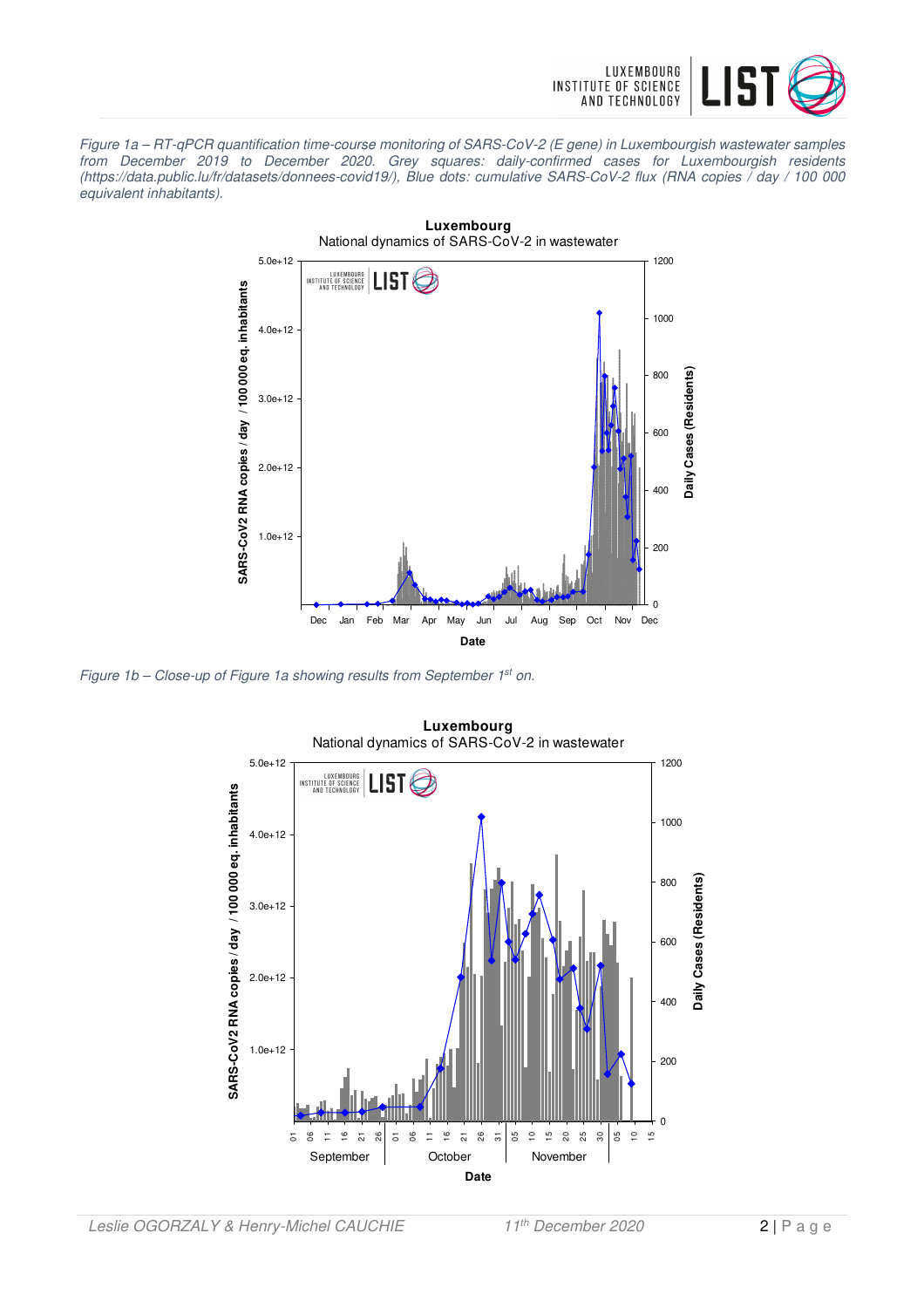

Table 2 - Level of SARS-CoV-2 contamination of each analyzed wastewater treatment plant in Luxembourg during the second wave. BEG: Beggen, BET: Bettembourg, SCH: Schifflange, BLE: Bleesbruck, MER: Mersch, PET: Pétange, HES: Hespèrange, ECG: Echternach, UEB: Uebersyren, GRE: Grevenmacher, TRO: Troisvierges, BOE: Boevange sur Attert, WIL: Wiltz



Dark green: negative samples for SARS-CoV-2 gene E (-), Green to red: positive samples for SARS-CoV-2 gene E. The intensity of the color is related to the RT-qPCR signal (Ct values) Grey boxes: no data

|            | 2020              |                    |                    |                    |         |                    |                               |         |         |         |                    |         |                    |                    |         |                    |         |                    |                    |         |         |         |                    |         |         |                    |         |                |         |         |         |           |                  |           |                  |                  |                  |           |                  |                  |               |                  |           |           |           |           |                        |
|------------|-------------------|--------------------|--------------------|--------------------|---------|--------------------|-------------------------------|---------|---------|---------|--------------------|---------|--------------------|--------------------|---------|--------------------|---------|--------------------|--------------------|---------|---------|---------|--------------------|---------|---------|--------------------|---------|----------------|---------|---------|---------|-----------|------------------|-----------|------------------|------------------|------------------|-----------|------------------|------------------|---------------|------------------|-----------|-----------|-----------|-----------|------------------------|
|            | <b>First wave</b> |                    |                    |                    |         |                    |                               |         |         |         |                    |         |                    |                    |         |                    |         |                    |                    |         |         |         |                    |         |         | <b>Second wave</b> |         |                |         |         |         |           |                  |           |                  |                  |                  |           |                  |                  |               |                  |           |           |           |           |                        |
| WWTP       | Week <sub>9</sub> | Week <sub>11</sub> | Week <sub>14</sub> | Week <sub>15</sub> | Week 16 | Week <sub>17</sub> | Week 18<br>Week <sub>19</sub> | Week 20 | Week 21 | Week 22 | Week <sub>23</sub> | Week 24 | Week <sub>25</sub> | Week <sub>26</sub> | Week 27 | Week <sub>28</sub> | Week 29 | Week <sub>30</sub> | Week <sub>31</sub> | Week 32 | Week 33 | Week 34 | Week <sub>35</sub> | Week 36 | Week 37 | Week 38            | Week 39 | <b>Neek 40</b> | Week 41 | Week 42 | Week 43 | Week 44-1 | <b>Neek 44-2</b> | Week 45-1 | <b>Neek 45-2</b> | <b>Neek 45-3</b> | <b>Neek 46-1</b> | Week 46-2 | <b>Neek 46-3</b> | <b>Neek 47-1</b> | ೆ<br>Week 47- | <b>Neek 48-1</b> | Week 48-2 | Week 48-3 | Week 49-1 | Week 49-2 | Week 50-2<br>Week 50-1 |
| <b>BEG</b> |                   |                    |                    |                    |         |                    |                               |         |         |         |                    |         |                    |                    |         |                    |         |                    |                    |         |         |         |                    |         |         |                    |         |                |         |         |         |           |                  |           |                  |                  |                  |           |                  |                  |               |                  |           |           |           |           |                        |
| <b>BET</b> |                   |                    |                    |                    |         |                    |                               |         |         |         |                    |         |                    |                    |         |                    |         |                    |                    |         |         |         |                    |         |         |                    |         |                |         |         |         |           |                  |           |                  |                  |                  |           |                  |                  |               |                  |           |           |           |           |                        |
| <b>SCH</b> |                   |                    |                    |                    |         |                    |                               |         |         |         |                    |         |                    |                    |         |                    |         |                    |                    |         |         |         |                    |         |         |                    |         |                |         |         |         |           |                  |           |                  |                  |                  |           |                  |                  |               |                  |           |           |           |           |                        |
| <b>BLE</b> |                   |                    |                    |                    |         |                    |                               |         |         |         |                    |         |                    |                    |         |                    |         |                    |                    |         |         |         |                    |         |         |                    |         |                |         |         |         |           |                  |           |                  |                  |                  |           |                  |                  |               |                  |           |           |           |           |                        |
| <b>MER</b> |                   |                    |                    |                    |         |                    |                               |         |         |         |                    |         |                    |                    |         |                    |         |                    |                    |         |         |         |                    |         |         |                    |         |                |         |         |         |           |                  |           |                  |                  |                  |           |                  |                  |               |                  |           |           |           |           |                        |
| <b>PET</b> |                   |                    |                    |                    |         |                    |                               |         |         |         |                    |         |                    |                    |         |                    |         |                    |                    |         |         |         |                    |         |         |                    |         |                |         |         |         |           |                  |           |                  |                  |                  |           |                  |                  |               |                  |           |           |           |           |                        |
| <b>HES</b> |                   |                    |                    |                    |         |                    |                               |         |         |         |                    |         |                    |                    |         |                    |         |                    |                    |         |         |         |                    |         |         |                    |         |                |         |         |         |           |                  |           |                  |                  |                  |           |                  |                  |               |                  |           |           |           |           |                        |
| <b>ECH</b> |                   |                    |                    |                    |         |                    |                               |         |         |         |                    |         |                    |                    |         |                    |         |                    |                    |         |         |         |                    |         |         |                    |         |                |         |         |         |           |                  |           |                  |                  |                  |           |                  |                  |               |                  |           |           |           |           |                        |
| <b>UEB</b> |                   |                    |                    |                    |         |                    |                               |         |         |         |                    |         |                    |                    |         |                    |         |                    |                    |         |         |         |                    |         |         |                    |         |                |         |         |         |           |                  |           |                  |                  |                  |           |                  |                  |               |                  |           |           |           |           |                        |
| <b>GRE</b> |                   |                    |                    |                    |         |                    |                               |         |         |         |                    |         |                    |                    |         |                    |         |                    |                    |         |         |         |                    |         |         |                    |         |                |         |         |         |           |                  |           |                  |                  |                  |           |                  |                  |               |                  |           |           |           |           |                        |
| <b>TRO</b> |                   |                    |                    |                    |         |                    |                               |         |         |         |                    |         |                    |                    |         |                    |         |                    |                    |         |         |         |                    |         |         |                    |         |                |         |         |         |           |                  |           |                  |                  |                  |           |                  |                  |               |                  |           |           |           |           |                        |
| <b>BOE</b> |                   |                    |                    |                    |         |                    |                               |         |         |         |                    |         |                    |                    |         |                    |         |                    |                    |         |         |         |                    |         |         |                    |         |                |         |         |         |           |                  |           |                  |                  |                  |           |                  |                  |               |                  |           |           |           |           |                        |
| <b>WIL</b> |                   |                    |                    |                    |         |                    |                               |         |         |         |                    |         |                    |                    |         |                    |         |                    |                    |         |         |         |                    |         |         |                    |         |                |         |         |         |           |                  |           |                  |                  |                  |           |                  |                  |               |                  |           |           |           |           |                        |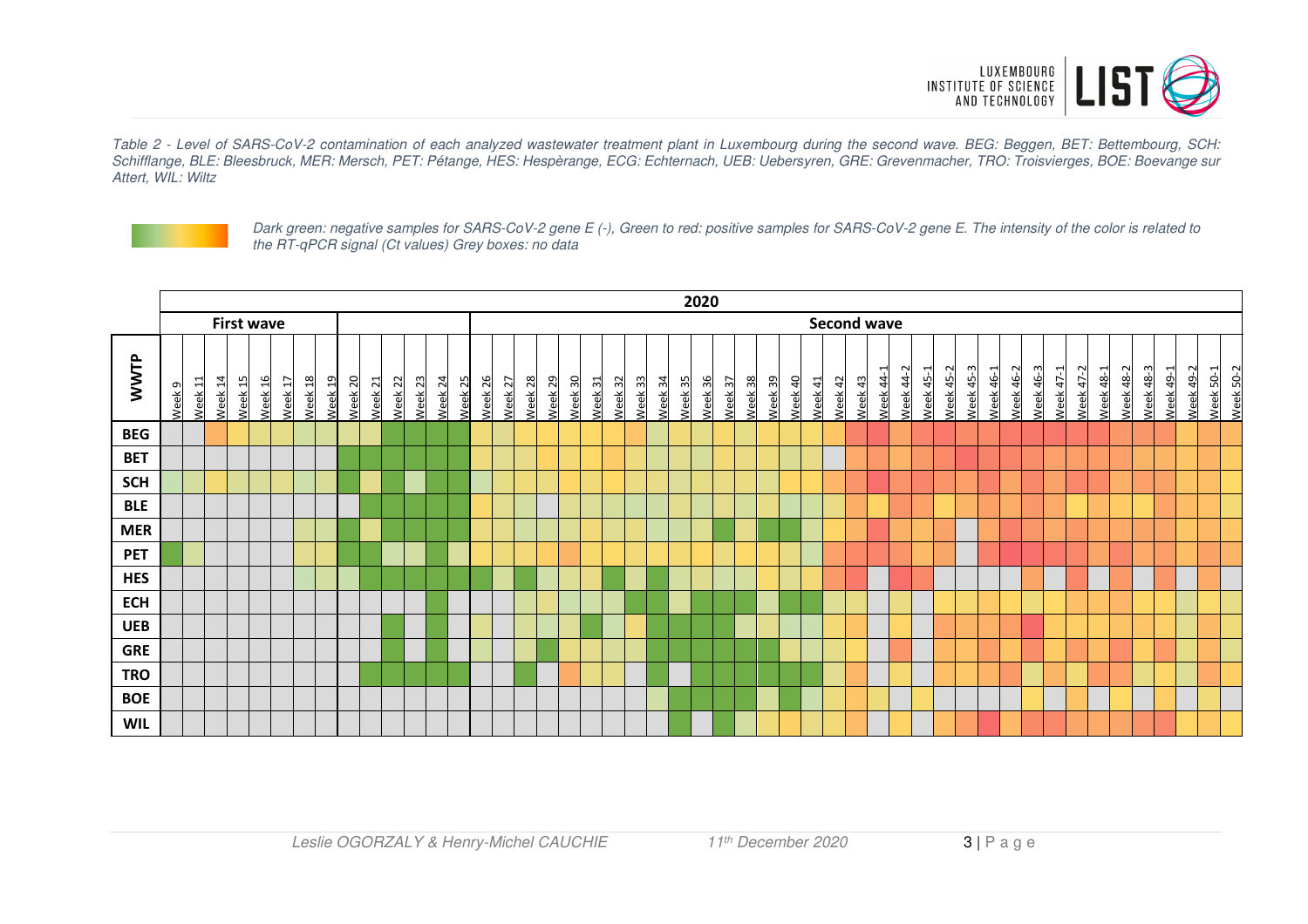





**Date**



**Bettembourg**

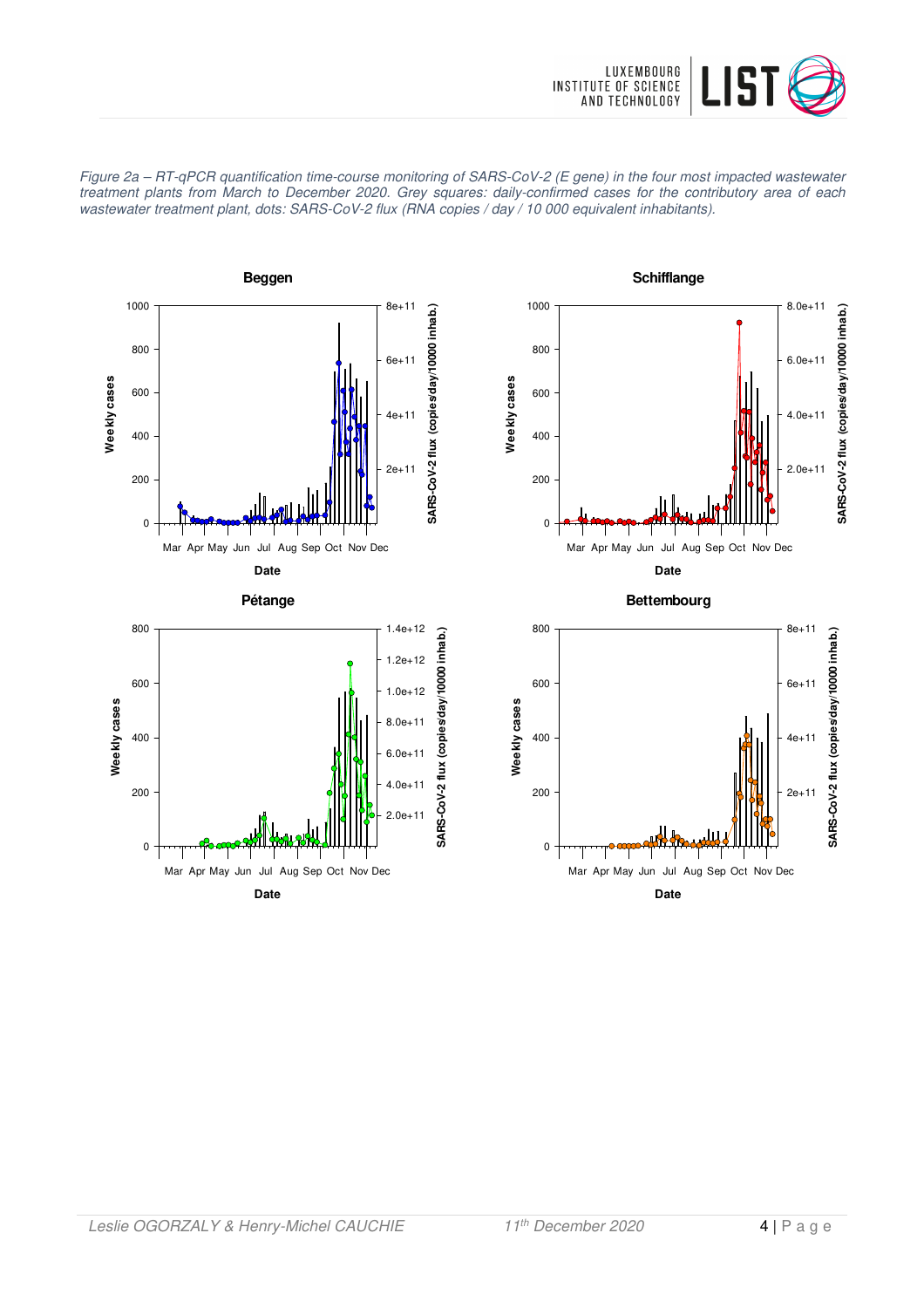

### Figure 2b - Close-up of Figure 2a showing results from September 1st on.











Nov

Dec

Sep

0

 $O_{C_f}$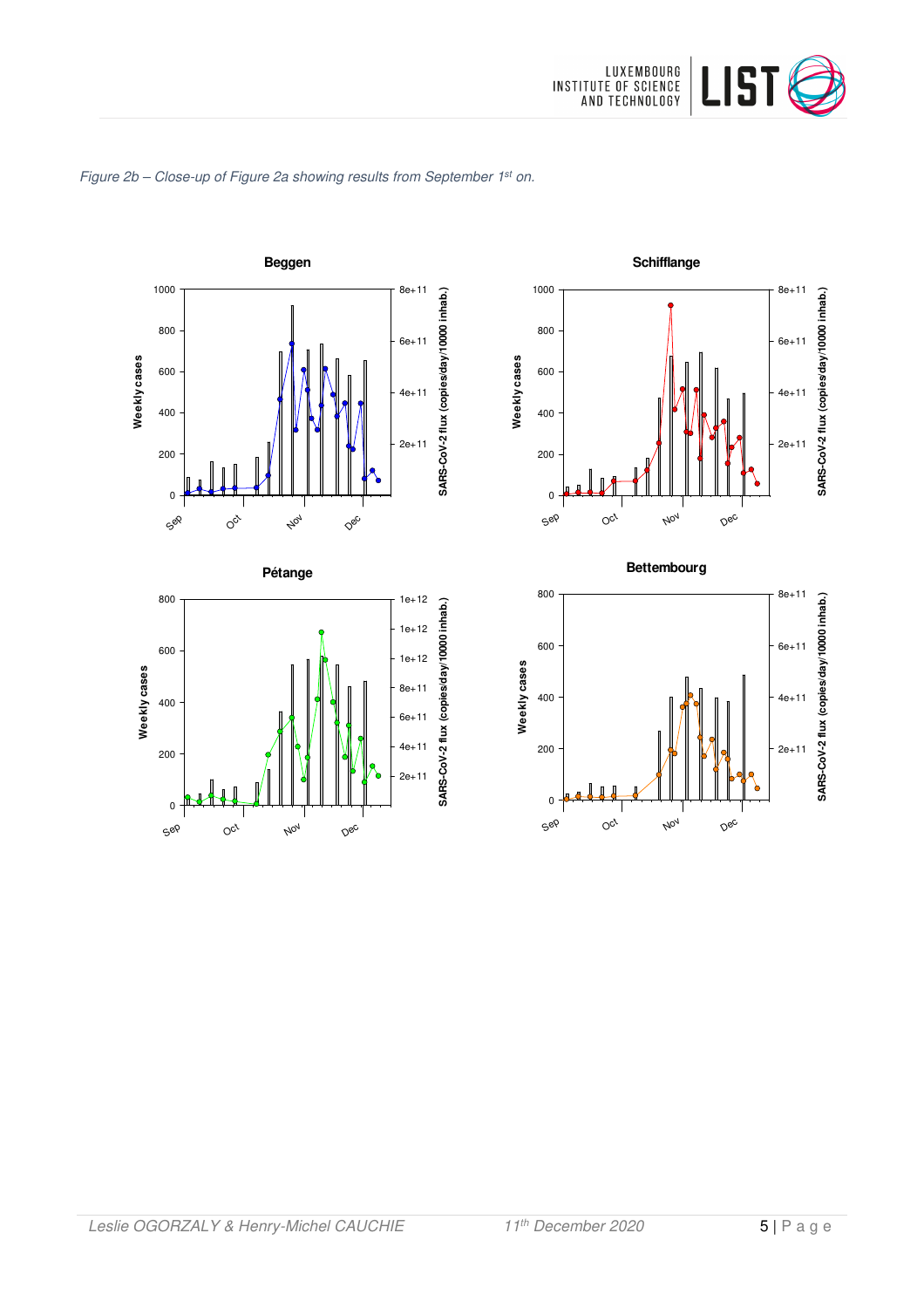





**Date** Aug Sep Oct Nov Dec

0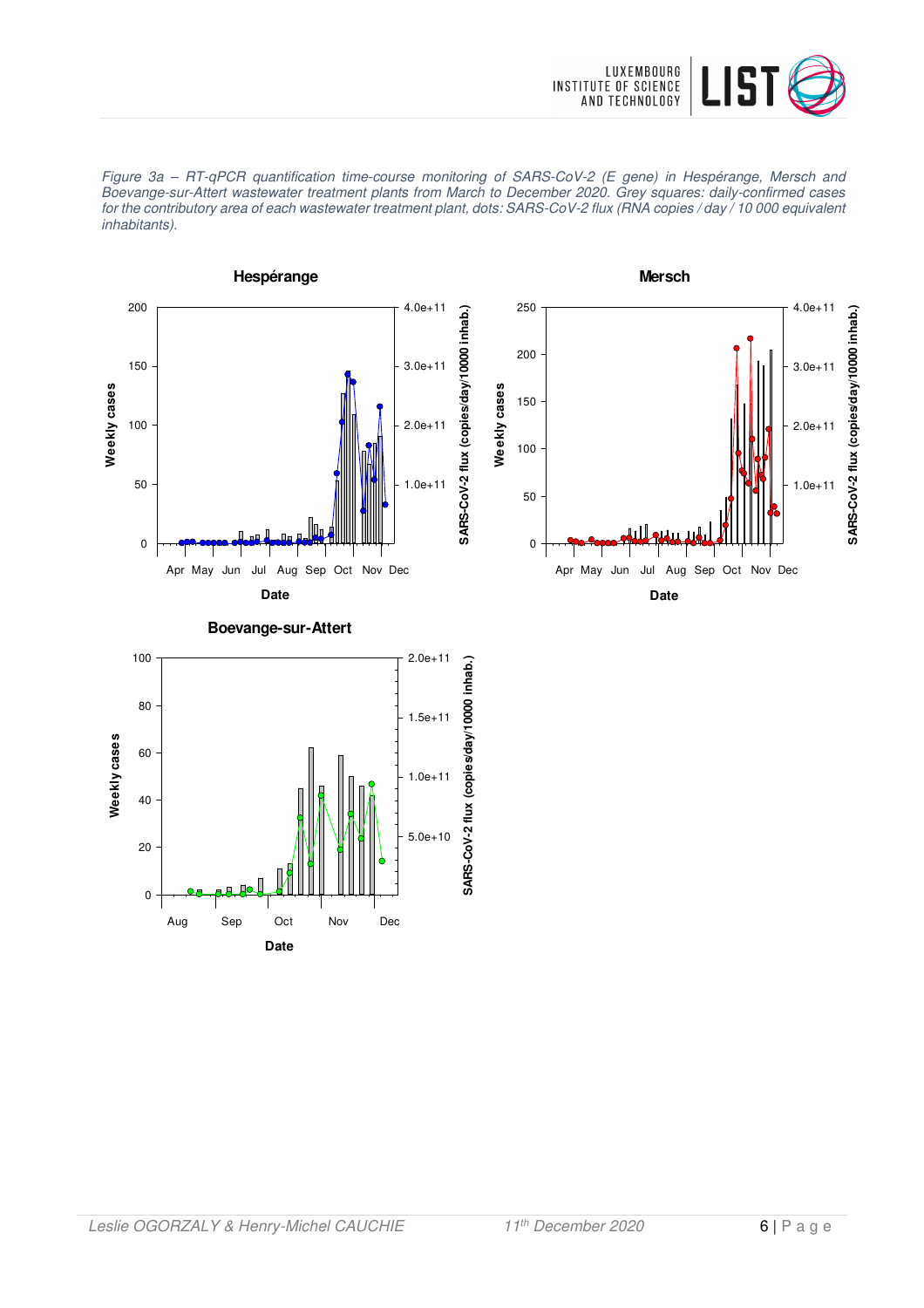







**Mersch**



**Date**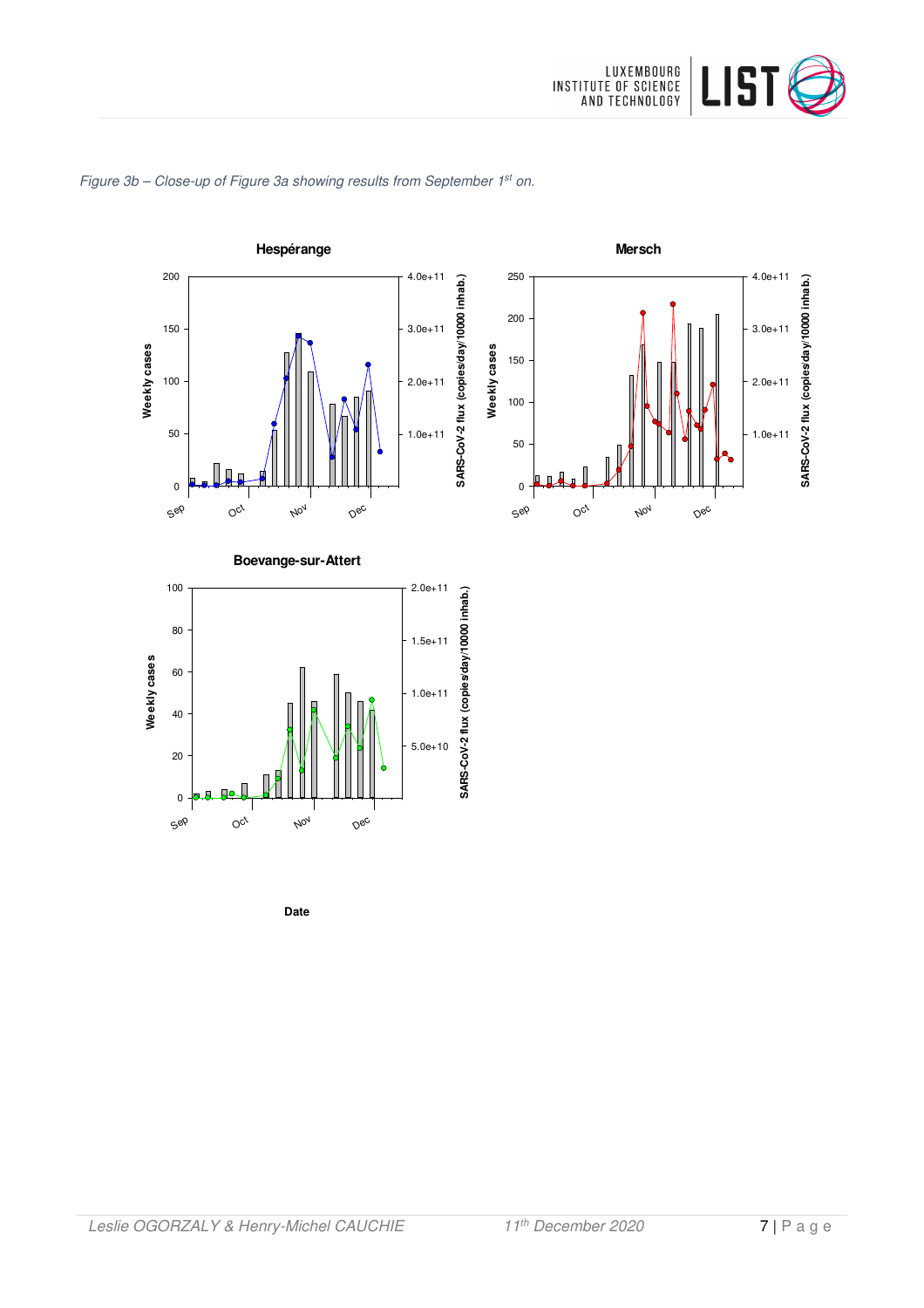

Figure 4a – RT-qPCR quantification time-course monitoring of SARS-CoV-2 (E gene) in SIDEST wastewater treatment plants from March to December 2020. Grey squares: daily-confirmed cases for the contributory area of each wastewater treatment plant, dots: SARS-CoV-2 flux (RNA copies / day / 10 000 equivalent inhabitants).





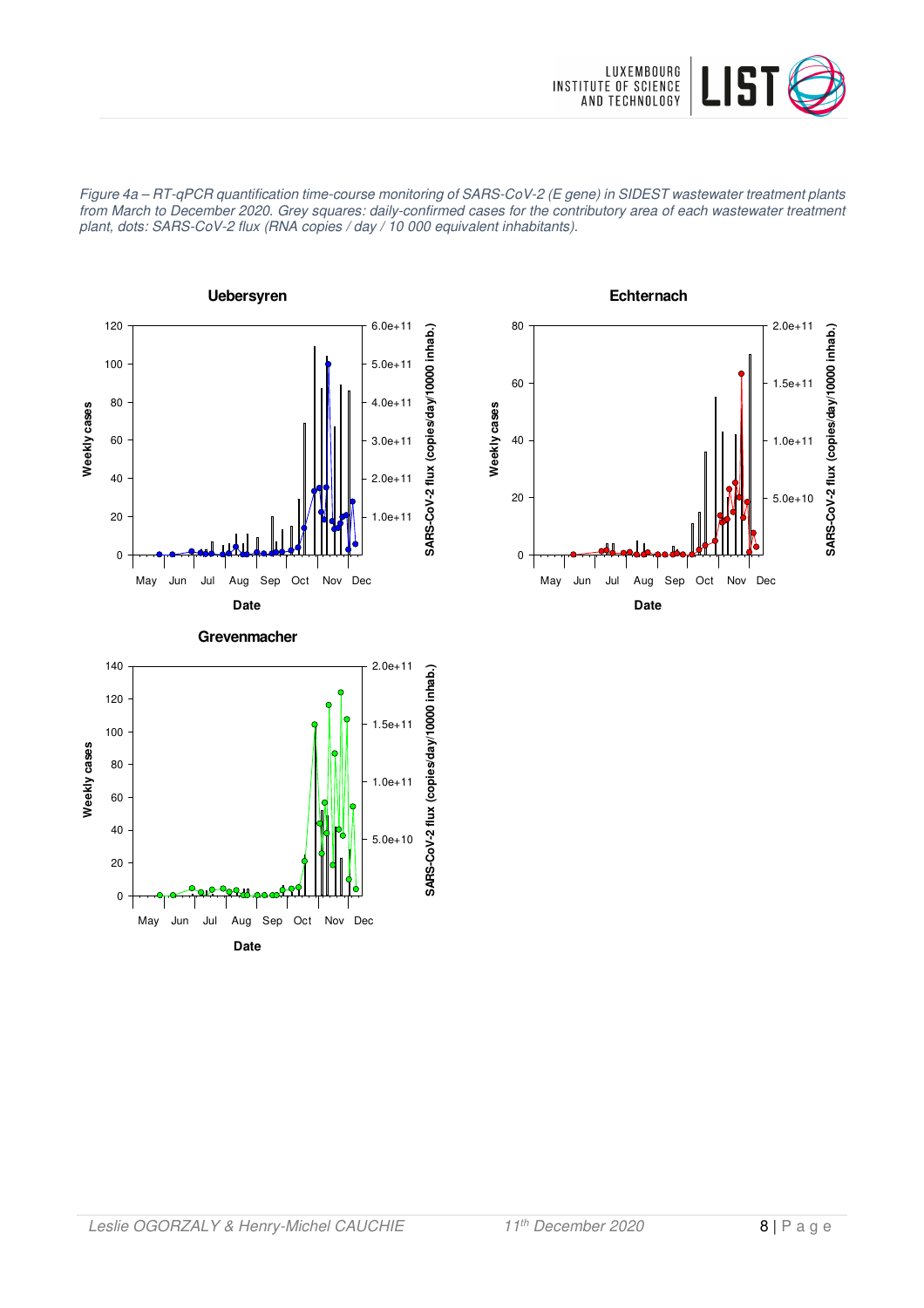

# Figure 4b – Close-up of Figure 4a showing results from September 1st on.





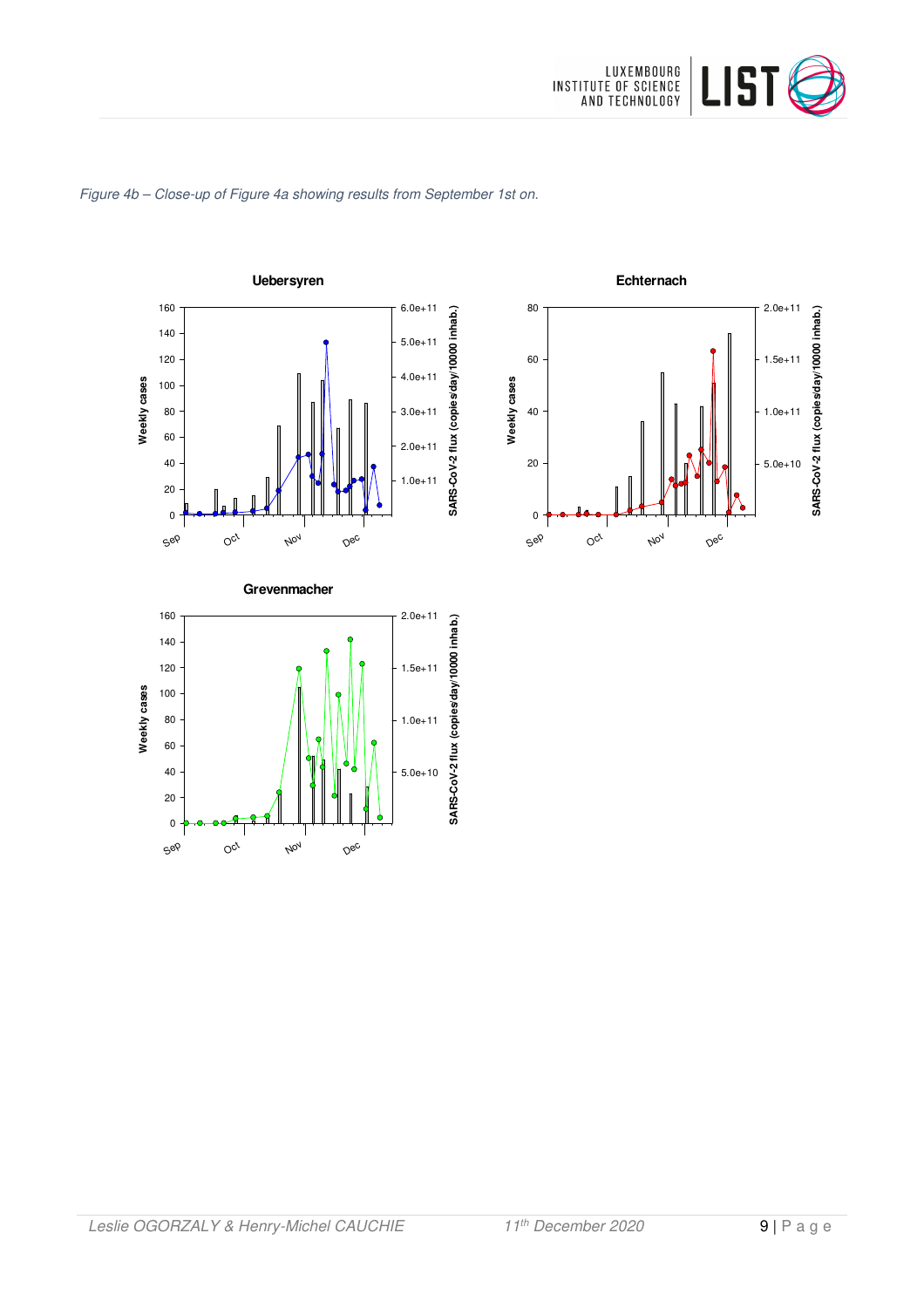





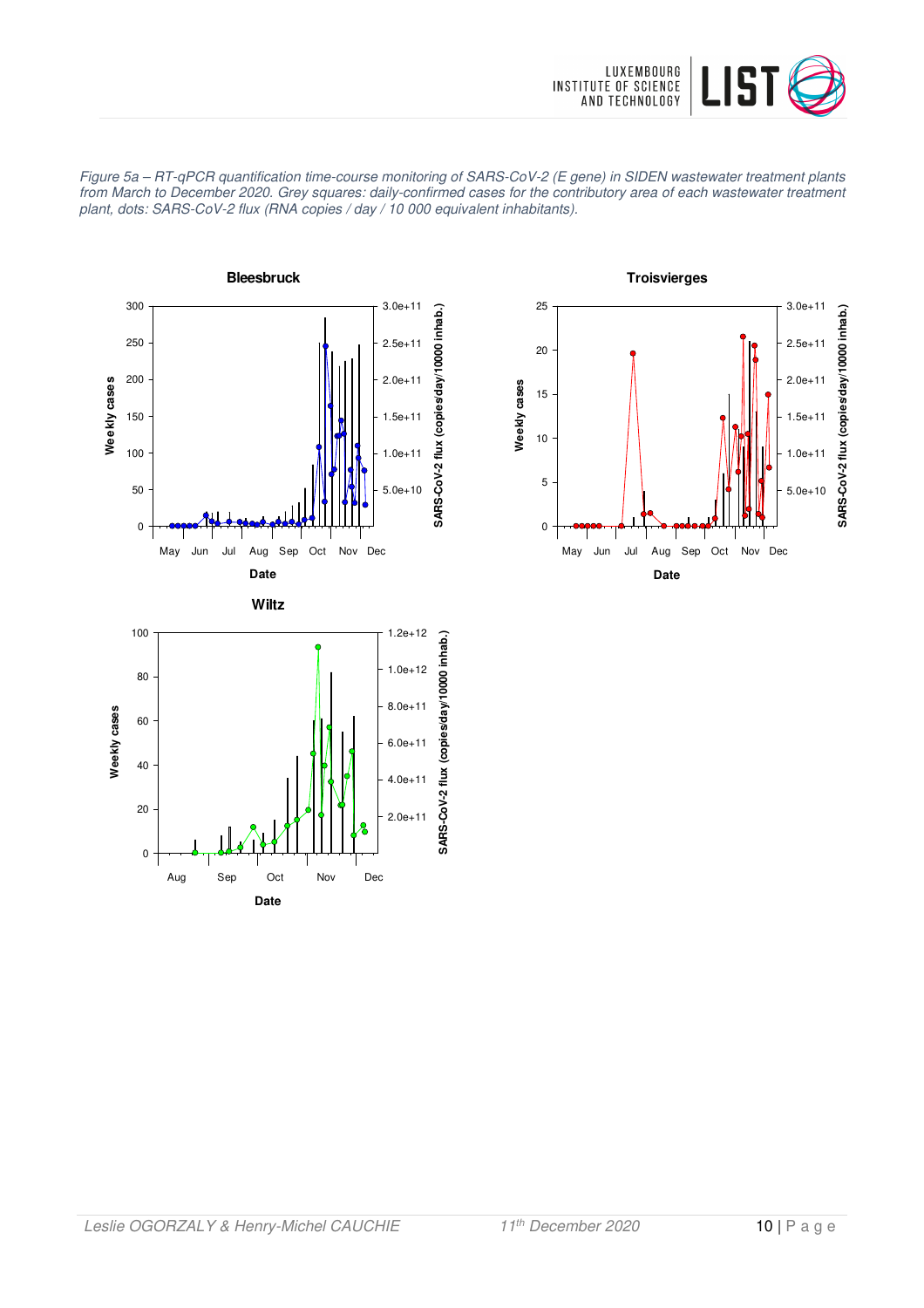



### Figure 5b – Close-up of Figure 5a showing results from September 1st on.

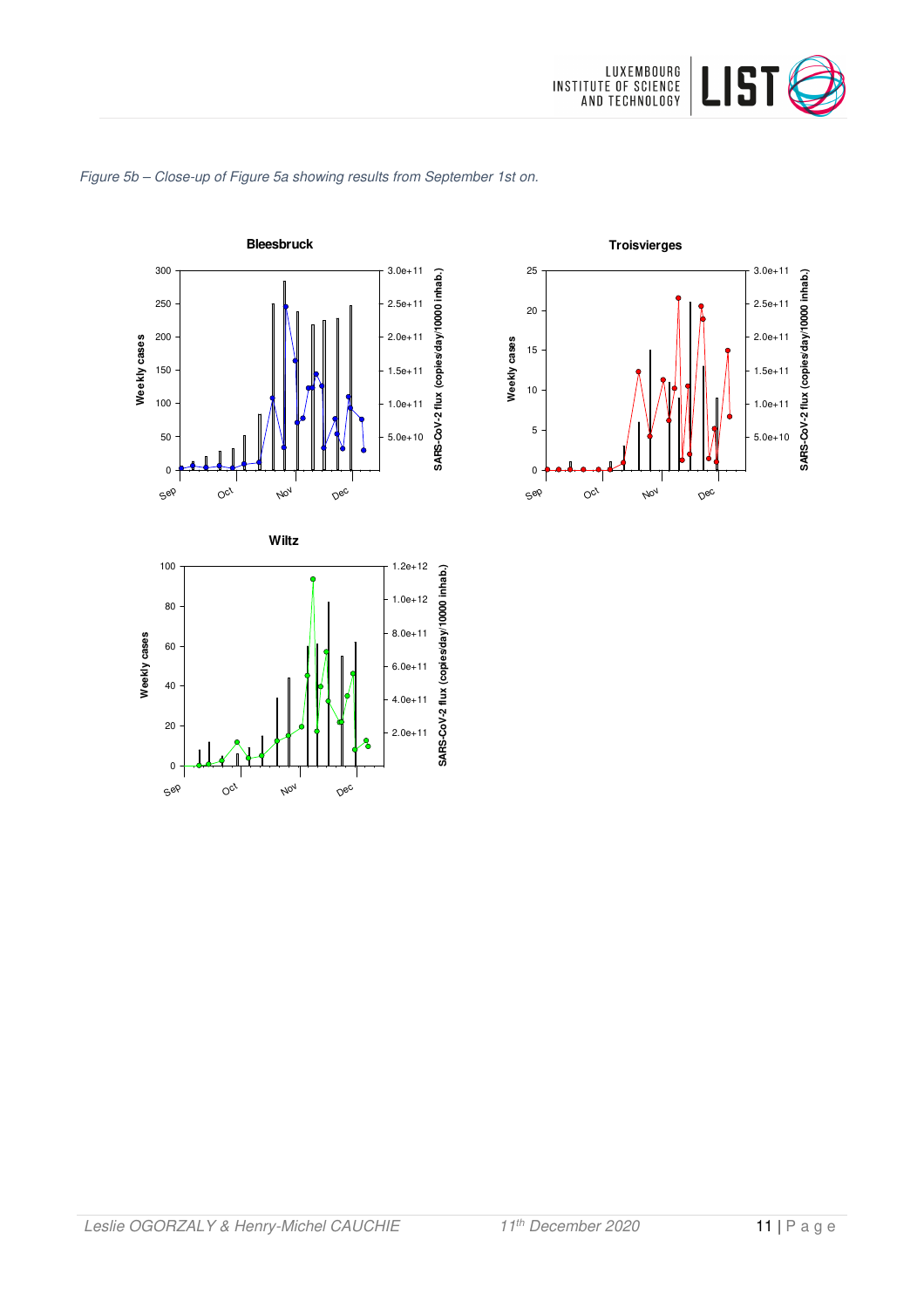

#### Table 3- Timing of sewage sampling since the beginning of the CORONASTEP study

|                     |                                      |                              |            |                | 2019           |                                                            |                                     |                |                |                     |                                      |                    |                |                        |                    |         |                                  |         |                    |                         |                    |                |                |         |                    | 2020                             |             |         |             |         |                    |                   |                             |                   |         |                       |                            |         |             |                         |                |            |                |            |                          |  |
|---------------------|--------------------------------------|------------------------------|------------|----------------|----------------|------------------------------------------------------------|-------------------------------------|----------------|----------------|---------------------|--------------------------------------|--------------------|----------------|------------------------|--------------------|---------|----------------------------------|---------|--------------------|-------------------------|--------------------|----------------|----------------|---------|--------------------|----------------------------------|-------------|---------|-------------|---------|--------------------|-------------------|-----------------------------|-------------------|---------|-----------------------|----------------------------|---------|-------------|-------------------------|----------------|------------|----------------|------------|--------------------------|--|
| <b>WWTP</b>         | capacity<br>nhabitants)<br>Max<br>eg | Inhabitants<br>ಕ<br>connecte | 41<br>Week | 43<br>Week     | 46<br>Week     | $\overline{\phantom{0}}$<br>L<br>Week <sub>3</sub><br>Week | $\overline{a}$<br>Week <sup>-</sup> | თ<br>Week      | $\Xi$<br>Week: | $\ddot{a}$<br>Week: | LO.<br>$\mathbf{\mathbf{t}}$<br>Week | Week <sub>16</sub> | Week 17        | $\frac{8}{18}$<br>Week | Week <sub>19</sub> | Week 20 | $\overline{ }$<br>$\sim$<br>Week | Week 22 | Week <sub>23</sub> | $\overline{24}$<br>Week | Week <sub>25</sub> | Week 26        | 27<br>Week     | Week 28 | Week <sub>29</sub> | $\overline{\phantom{0}}$<br>Week | Week 31     | Week 32 | က္က<br>Week | Week 34 | Week <sub>35</sub> | 36<br><b>Neek</b> | Week 38<br>Week 37          | 39<br><b>Neek</b> | Week 40 | $\frac{1}{4}$<br>Week | $\sim$<br>4<br><b>Neek</b> | Week 43 | 44<br>Week  | 45<br>Week              | 46<br>Week     | 47<br>Week | 48<br>Week     | 49<br>Week | Total samples<br>Week 50 |  |
| Beggen              | 210000                               | 139731                       |            |                |                |                                                            |                                     |                |                |                     |                                      |                    | $\mathbf{1}$   |                        |                    |         |                                  |         |                    |                         |                    |                |                |         |                    |                                  |             |         |             |         |                    |                   |                             |                   |         |                       |                            |         |             | $\overline{\mathbf{3}}$ |                |            | $\overline{3}$ |            | 47<br>$\overline{2}$     |  |
| Bettembourg         | 95000                                | 53606                        |            |                |                |                                                            |                                     |                |                |                     |                                      |                    |                |                        |                    |         |                                  |         |                    |                         |                    |                |                |         |                    |                                  |             |         |             |         |                    |                   |                             |                   |         |                       |                            |         |             |                         |                |            |                |            | 40                       |  |
| Schifflange         | 90000                                | 68143                        |            |                |                |                                                            |                                     |                |                |                     |                                      |                    | $\mathbf{1}$   |                        |                    |         |                                  |         |                    |                         |                    |                |                |         |                    |                                  |             |         |             |         |                    |                   |                             |                   |         |                       |                            |         |             | $\overline{3}$          | $\overline{3}$ |            | $\overline{3}$ |            | 55<br>$\overline{2}$     |  |
| Bleesbrück          | 80000                                | 30930                        |            |                |                |                                                            |                                     |                |                |                     |                                      |                    |                |                        |                    |         |                                  |         |                    |                         |                    |                |                |         |                    |                                  |             |         |             |         |                    |                   |                             |                   |         |                       |                            |         |             |                         |                |            | 3              |            | 39                       |  |
| Mersch              | 70000                                | 30473                        |            |                |                |                                                            |                                     |                |                |                     |                                      |                    |                |                        |                    |         |                                  |         |                    |                         |                    |                |                |         |                    |                                  |             |         |             |         |                    |                   |                             |                   |         |                       |                            |         |             |                         |                |            |                |            | 42                       |  |
| Pétange             | 50000                                | 59481                        |            |                | 1              |                                                            | $\mathbf{1}$                        |                |                |                     |                                      |                    |                |                        |                    |         |                                  |         |                    |                         |                    |                |                |         |                    |                                  |             |         |             |         |                    |                   |                             |                   |         |                       |                            |         |             | $\mathcal{L}$           |                |            | $\overline{3}$ |            | 50<br>$\overline{2}$     |  |
| Hesperange          | 36000                                | 15479                        |            |                |                |                                                            |                                     |                |                |                     |                                      |                    |                |                        |                    |         |                                  |         |                    |                         |                    |                |                |         |                    |                                  |             |         |             |         |                    |                   |                             |                   |         |                       |                            |         |             |                         |                |            |                |            | 34                       |  |
| Echternach          | 36000                                | 7499                         |            |                |                |                                                            |                                     |                |                |                     |                                      |                    |                |                        |                    |         |                                  |         |                    |                         |                    |                |                |         |                    |                                  |             |         |             |         |                    |                   |                             |                   |         |                       |                            |         |             |                         |                |            |                |            | 32                       |  |
| Uebersyren          | 35000                                | 18600                        |            |                |                |                                                            |                                     |                |                |                     |                                      |                    |                |                        |                    |         |                                  |         |                    |                         |                    |                |                |         |                    |                                  |             |         |             |         |                    |                   |                             |                   |         |                       |                            |         |             |                         |                |            | 3              |            | 34                       |  |
| Grevenmacher        | 47000                                | 9835                         |            |                |                |                                                            |                                     |                |                |                     |                                      |                    |                |                        |                    |         |                                  |         |                    |                         |                    |                |                |         |                    |                                  |             |         |             |         |                    |                   |                             |                   |         |                       |                            |         |             |                         |                |            | $\overline{3}$ |            | 34                       |  |
| Troisvierges        | 5000                                 | 3411                         |            |                |                |                                                            |                                     |                |                |                     |                                      |                    |                |                        |                    |         |                                  |         |                    |                         |                    |                |                |         |                    |                                  |             |         |             |         |                    |                   |                             |                   |         |                       |                            |         |             |                         |                |            | 3              |            | 33                       |  |
| Boevange sur Attert | 15000                                | 1170                         |            |                |                |                                                            |                                     |                |                |                     |                                      |                    |                |                        |                    |         |                                  |         |                    |                         |                    |                |                |         |                    |                                  |             |         |             |         |                    |                   |                             |                   |         |                       |                            |         |             |                         |                |            |                |            | 18                       |  |
| Wiltz               | 16500                                | 6944                         |            |                |                |                                                            |                                     |                |                |                     |                                      |                    |                |                        |                    |         |                                  |         |                    |                         |                    |                |                |         |                    |                                  |             |         |             |         |                    |                   |                             |                   |         |                       |                            |         |             |                         |                |            | 3              |            | 23                       |  |
| <b>Total</b>        | 785500                               | 445302                       |            | $\overline{2}$ | 2 <sup>1</sup> | 2 <sup>1</sup><br>$\overline{2}$                           | $2^{\circ}$                         | $\overline{2}$ | $\overline{2}$ | $\overline{2}$      | $\overline{2}$                       | $\overline{2}$     | $\overline{2}$ | 5                      | 5                  | 6       | 8                                | 10      | 18                 | 11                      | 8                  | $\overline{9}$ | $\overline{7}$ | 11      | 9                  |                                  | 11 11 11 10 |         |             |         | 12 12 12           |                   | 13   13   13   13   13   12 |                   |         |                       |                            | 13      | $\sqrt{19}$ | 28                      | 35 24          |            | $37$ 24        |            | 24 481                   |  |
| Pop Lux (2019)      |                                      | 613901                       |            |                |                |                                                            |                                     |                |                |                     |                                      |                    |                |                        |                    |         |                                  |         |                    |                         |                    |                |                |         |                    |                                  |             |         |             |         |                    |                   |                             |                   |         |                       |                            |         |             |                         |                |            |                |            |                          |  |
|                     |                                      | 72.54%                       |            |                |                |                                                            |                                     |                |                |                     |                                      |                    |                |                        |                    |         |                                  |         |                    |                         |                    |                |                |         |                    |                                  |             |         |             |         |                    |                   |                             |                   |         |                       |                            |         |             |                         |                |            |                |            |                          |  |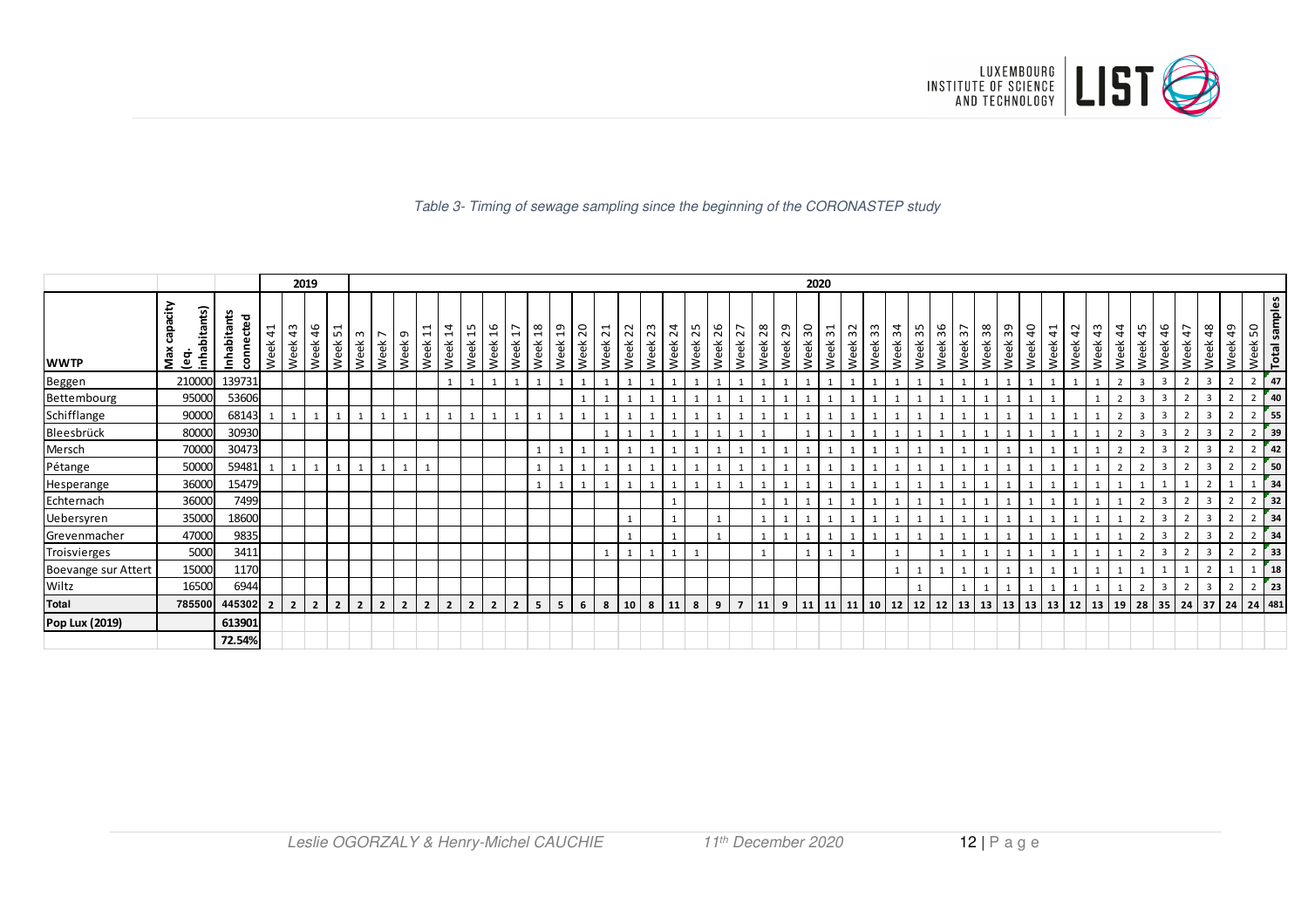# Materials and Methods



### **Sewage samples**

From March to December 2020, up to thirteen WWTPs were sampled at the inlet of the plant according to the planning presented in Table 3. The operators of the WWTPs sampled a 24-h composite sample of 96 samples according to your own sampling procedure. Composite sample was stored at 4°C until sample processing.

### **Sample processing**

The samples were transported to the laboratory at 4°C and viral RNA was isolated on the day of sampling. Larger particles (debris, bacteria) were removed from the samples by pelleting using centrifugation at 2,400 x g for 20 min at 4°C. A volume of 120 mL of supernatant was filtered through Amicon® Plus-15 centrifugal ultrafilter with a cut-off of 10 kDa (Millipore) by centrifugation at 3,220 x g for 25 min at 4°C. The resulting concentrate was collected and 140 µL of each concentrate was then processed to extract viral RNA using the QIAamp Viral RNA mini kit (Qiagen) according to the manufacturer's protocol. Elution of RNA was done in 60 μL of elution buffer.

## **Real-time One-Step RT-PCR**

Samples are screened for the presence of *Sarbecovirus (Coronaviridae, Betacoronaviruses*) and/or SARS-CoV-2 virus RNA by two distinct real-time one-step RT-PCR, one on the E gene (Envelope small membrane protein) and the second on the N gene (nucleoprotein). The E gene real-time RT-PCR can detect Sarbecoviruses, i.e. SARS-CoV, SARS-CoV-2 and closely related bat viruses. In the context of the COVID19 pandemic, it can be assumed that only SARS-CoV-2 strains will be detected by this assay given that SARS-CoV virus has been eradicated and other bat viruses do not commonly circulate in the human population. The E gene assay is adapted from Corman et al. [17]. The N gene real-time RT-PCR assay (N1 assay) specifically detects SARS-CoV-2 virus. It is adapted from the CDC protocol<sup>1</sup>. The two primers/probe sets are presented in Table 3. The RTqPCR protocols and reagents were all provided by the LIH.

| <b>Target</b> | <b>Primer name</b> | Primer sequence (5' to 3')                     | <b>References</b> |
|---------------|--------------------|------------------------------------------------|-------------------|
| E gene        | E Sarbeco F1       | 5-ACAGGTACGTTAATAGTTAATAGCGT-3                 | Corman et al.,    |
|               | E Sarbeco R2       | 5-ATATTGCAGCAGTACGCACACA-3                     | 2020              |
|               | E Sarbeco P1       | 5'-FAM-ACACTAGCCATCCTTACTGCGCTTCG-BHQ1         |                   |
| N gene        | 2019-nCoV N1 Fw    | 5'-GAC CCC AAA ATC AGC GAA AT-3'               | CDC               |
|               | 2019-nCoV N1 Rv    | 5'-TCT GGT TAC TGC CAG TTG AAT CTG-3'          |                   |
|               | 2019-nCoV N1 Probe | 5'-FAM-ACC CCG CAT TAC GTT TGG TGG ACC-BHQ1-3' |                   |

### Table 4 – RT-qPCR primer-probe sets

Each reaction contained 5 μL of RNA template, 5 μL of TaqPath 1-step RT-qPCR MasterMix (A15299, Life Technologies), 0.5 µL of each primer (20 µM) and probe (5 µM) and the reaction volume was adjusted to a final volume of 20 μL with molecular biology grade water. Thermal cycling reactions were carried out at 50 °C for 15 min, followed by 95 °C for 2 min and 45 cycles of 95 °C for 3 sec and 58°C (E gene) or 55°C (N gene) for 30 sec using a Viia7 Real-Time PCR Detection System (Life Technologies). Reactions were considered positive (limit of detection – LOD) if the cycle threshold (Ct value) was below 40 cycles.

<sup>1</sup> https://www.cdc.gov/coronavirus/2019-ncov/downloads/rt-pcr-panel-primer-probes.pdf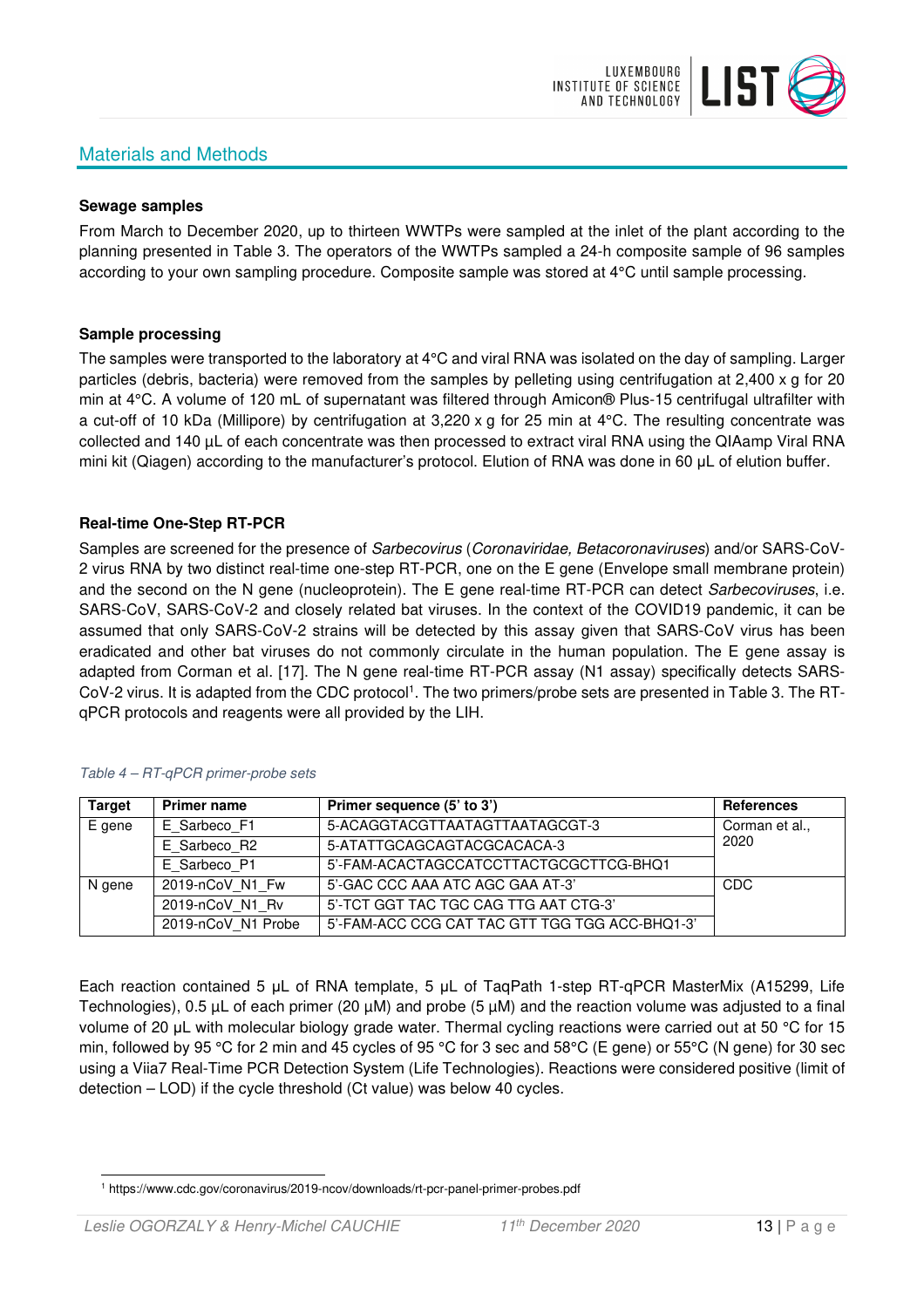

# **Controls**

A non-target RNA fragment commercially available (VetMAX™ Xeno™ IPC and VetMAX™ Xeno™ IPC Assay, ThermoFischer Scientific) was added to the viral RNA extract from sewage concentrates as an internal positive control (IPC). This IPC-RNA is used to control the performance of the RT-qPCR (E gene) and to detect the presence of RT-qPCR inhibitors.

Viral RNA copies quantification of both targeting genes in wastewater samples was performed using RT-qPCR standard curves generated using EDX SARS-CoV-2 Standard (Biorad). This standard is manufactured with synthetic RNA transcripts containing 5 targets (E, N, S, ORF1a, and RdRP genes of SARS-CoV-2, 200,000 copies/mL each).Using such a standard, the limits of quantification (LOQ) of both RT-qPCR assays were estimated to 1 RNA copy per reaction (Figure 6).



Figure 6 – RT-qPCR standard curves established for both targeting genes (E gene and N gene) of SARS-CoV-2 using a commercially available standard (Biorad).

# **Data interpretation**

A sample is declared positive for the presence of SARS-CoV-2 if both targets (E and N gene) are detected with Ct values less than or equal to the LOQ. If only one target is detected or if target genes are detected with Ct values between the LOD and the LOQ, samples are reported as presumptive positive (+/-). A sample is declared negative when no target genes are detected (Ct values superior to the LOD).

In case of presumptive positive, sample is tested again using another RT-qPCR detection assay (Allplex 2019 nCoV Assay, Seegene). This commercially available detection kit is a multiplex real-time RT-PCR assay for simultaneous detection of three target genes of SARS-CoV-2 in a single tube. The assay is designed to detect RdRP and N genes specific for SARS-CoV-2, and E gene specific for all Sarbecovirus including SARS-CoV-2.

As shown in Figure 7, a highly significant correlation (Pearson Correlation,  $R^2=0.964$ ,  $p = 5.979.10^{-24}$ ) was obtained between the SARS-CoV-2 RNA concentrations estimated using the E gene and the N gene, respectively. Therefore, only the E gene results were presented in this report.